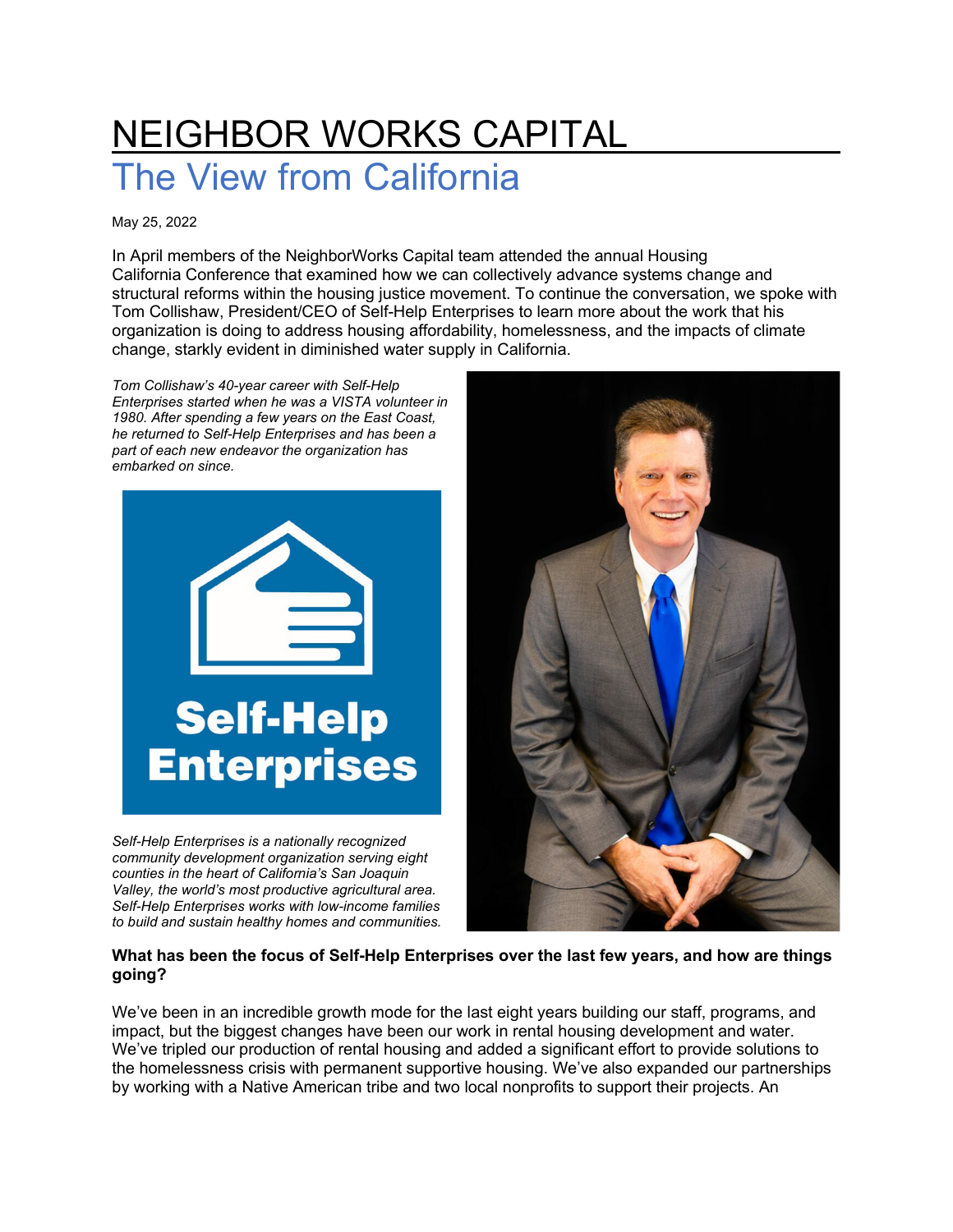important part of expanding our impact is building capacity in our region, which is severely lacking for development entities

. We've also had dramatic growth around water and the work we do on infrastructure. We're working in small communities to assist with water and wastewater systems, and provide leadership development, technical assistance, and access to resources to solve challenges around quantity or quality of water. Recently we've been providing direct relief to individuals with failing domestic wells. Because of the current drought cycle, agriculture is not getting water deliveries they are used to, and ground water is being over-drafted. Households and small rural communities are competing with agricultural users for water, and domestic wells are running dry. We've placed 1,000 temporary water tanks on properties, and we're getting water delivered so that people are not displaced from their homes. On the back end, we've drilled over 350 new wells in the last two years, and we'll do 1,000 more before we're done.

## **What funding and assistance are you seeing from the state and local level, and is it enough?**

One of the things that has allowed for the dramatic increase in rental housing development has been an unprecedented period of resources from the state of California through voter-approved bonds and general funds from the state budget. The current administration has put several billion dollars into homelessness and permanent affordable housing, which is desperately needed to address our affordable housing crisis. The state of California needs 2 million more homes, and we're building at a rate of less than 125,000 a year, so it continues to be a crisis, and it's a good thing we've had a budget surplus to support these efforts.

We use a combination of LIHTC and state resources for each of our deals, and state funding has been instrumental to our work around the drought. While we're thrilled the state has recognized the depths of our housing crisis and has taken steps to provide resources, it's precarious funding since it is based on surpluses. One sliver of hope is an important piece of legislation, the Permanent Local Housing Allocation, that was passed to create a modest fee around real estate recording. It's not as robust as we had hoped – there are a lot of exemptions, and the revenue is not enough to put a dent in our housing problems – but it's a permanent source of funding, and that is important.

#### **You recently attended Housing California's annual conference. How was it, and could you share some key takeaways?**

It was so nice to be in person with other people! Housing California is an intriguing mix. They're the leading voice around homelessness in California and an advocate and convener of housing issues. They're actively involved in resident leadership at affordable housing complexes, plugging resident leaders into broader housing issues, while also including more traditional affordable housing development and developers.

My major takeaway is that we finally have a robust array of state law in California that, from a community acceptance standpoint, protects development from the vagaries of local decision making. The state has taken a watchdog approach to local governments who might otherwise do the wrong thing. We have laws where, if you have the zoning, you can develop by-right and avoid the exhaustive and sometimes obstructive public input process. But across the spectrum, we need more housing. We still have vast pockets where it's very difficult to develop, both from an approval and expense standpoint. It's a challenge, but it's all hands on deck, and we have financial and legal tools to support our efforts.

#### **What can other states learn from California to address similar housing challenges across the country?**